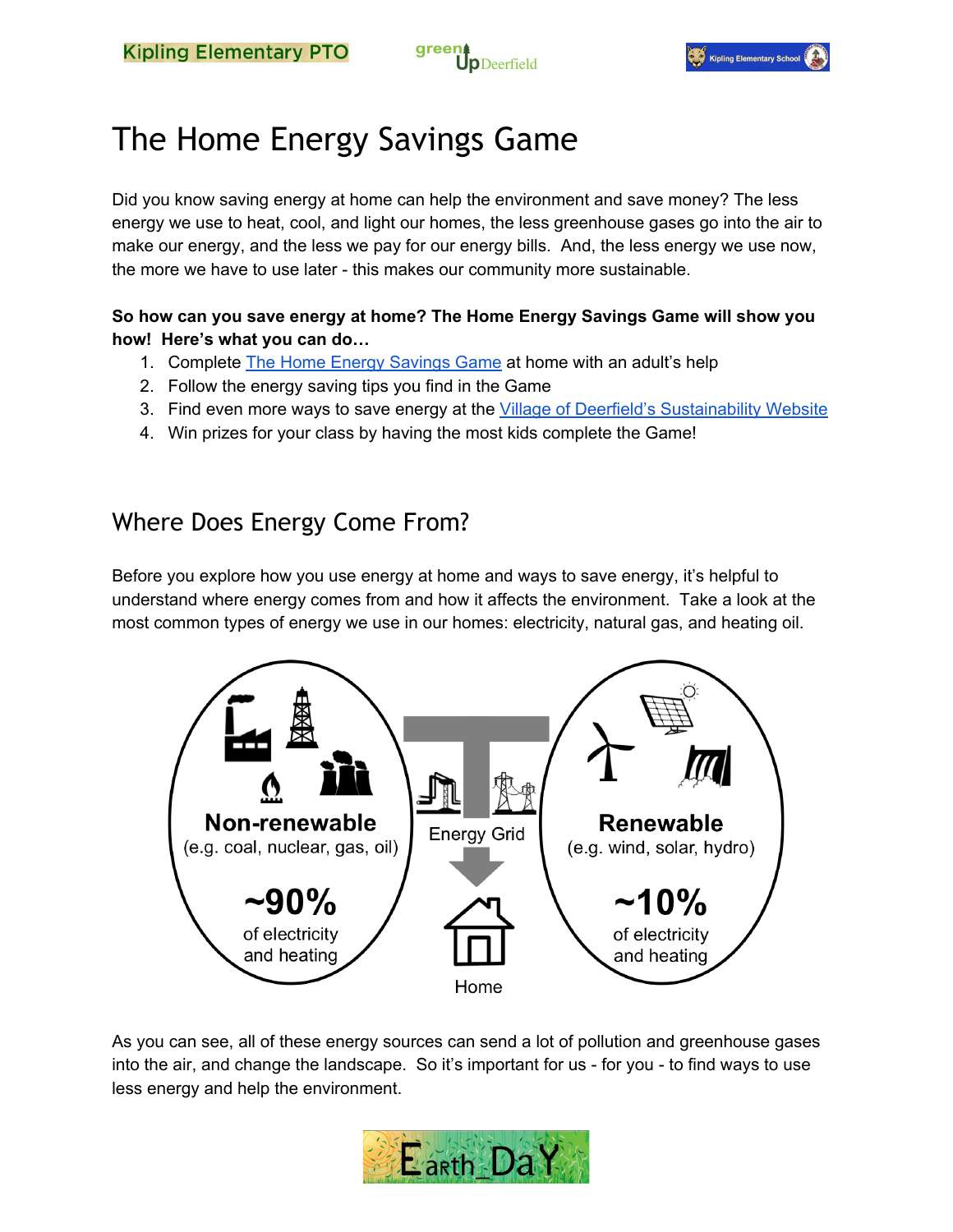



# How Do We Use Energy?

Now that you know where energy comes from, let's look at ways we use - and waste - energy. Look at the picture below. Can you find all the ways energy is being used wisely in this home? Can you find the ways that energy is being wasted?



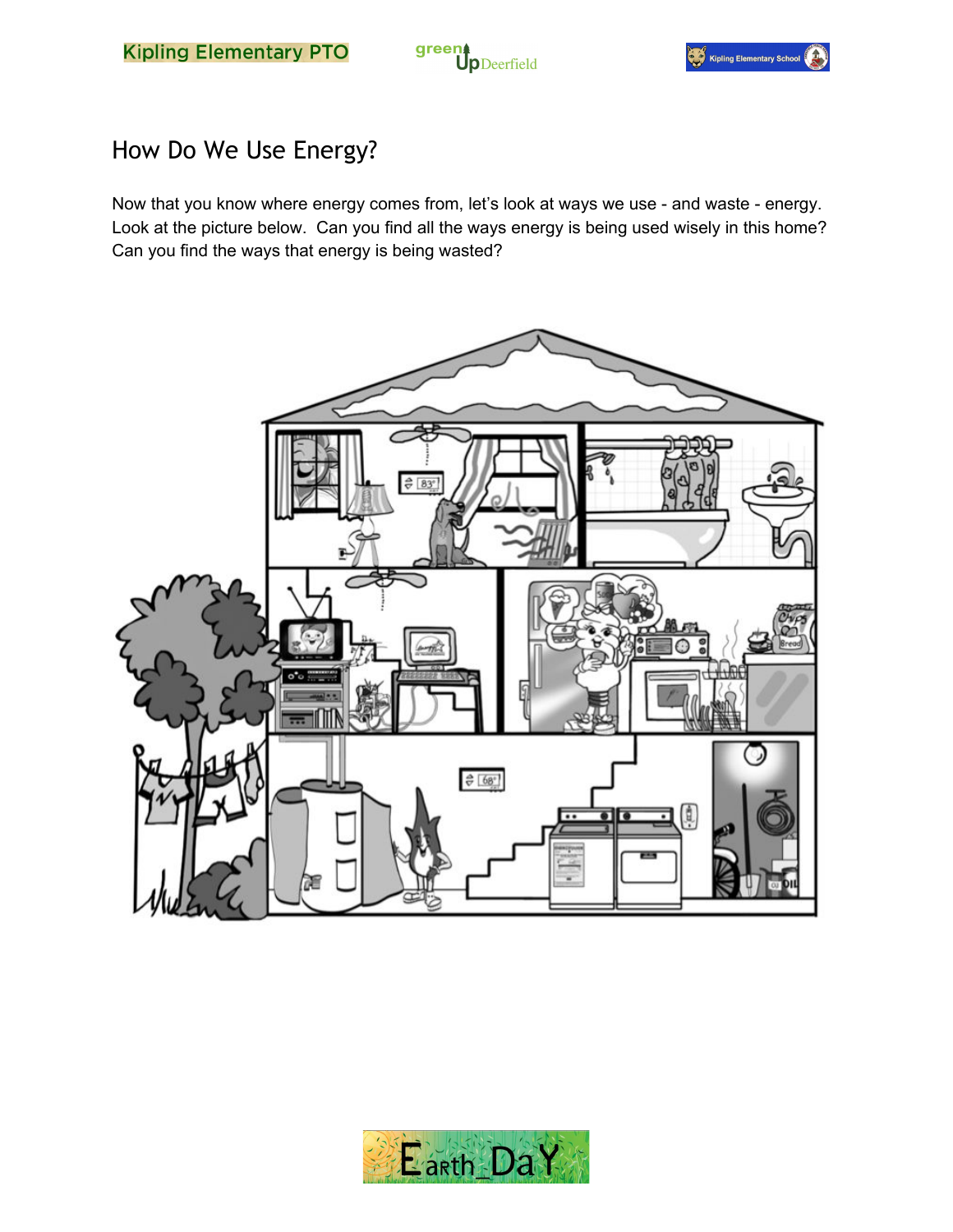



**Have you found everything in the picture?** Check yourself against this list:

- ❏ Let the sunshine in! During the day when it is brighter outside, open the curtains and use the sunlight instead of turning on the lights. (Leaving two lights on for 250 days a year while you are at school could cost \$30-\$40.)
- ❏ Turn off the dishwasher right before the drying cycle and let the dishes air dry.
- ❏ Don't leave the refrigerator door open. Decide what you want to eat before you open the door.
- ❏ Instead of cooking, have a sandwich night once a week. Not cooking on the stove or in the oven saves gas and electricity.
- ❏ Set your thermostats at 65o to 68o F in the winter months. The rule of thumb says that you could save 3% of your bill for every degree you turn back your thermostat.
- ❏ Install hot water tank covers and lower water temperature to 120o F.
- ❏ Plant trees and shrubs. Trees that lose their leaves are best to block the sun in the summer and when the leaves fall, they let the sun shine through in the winter helping to warm your house.
- ❏ Replace conventional light bulbs with the compact fluorescent or LED light bulbs.
- ❏ When you have a sunny day, hang clothes outside instead of using the dryer.
- ❏ Turn lights off as you leave the room.
- ❏ Use energy saving appliances.
- ❏ Don't leave windows or outside doors open when heat or air conditioning is on.
- ❏ Turn lights off ceiling fans when you leave the room.
- ❏ Install extra attic insulation.